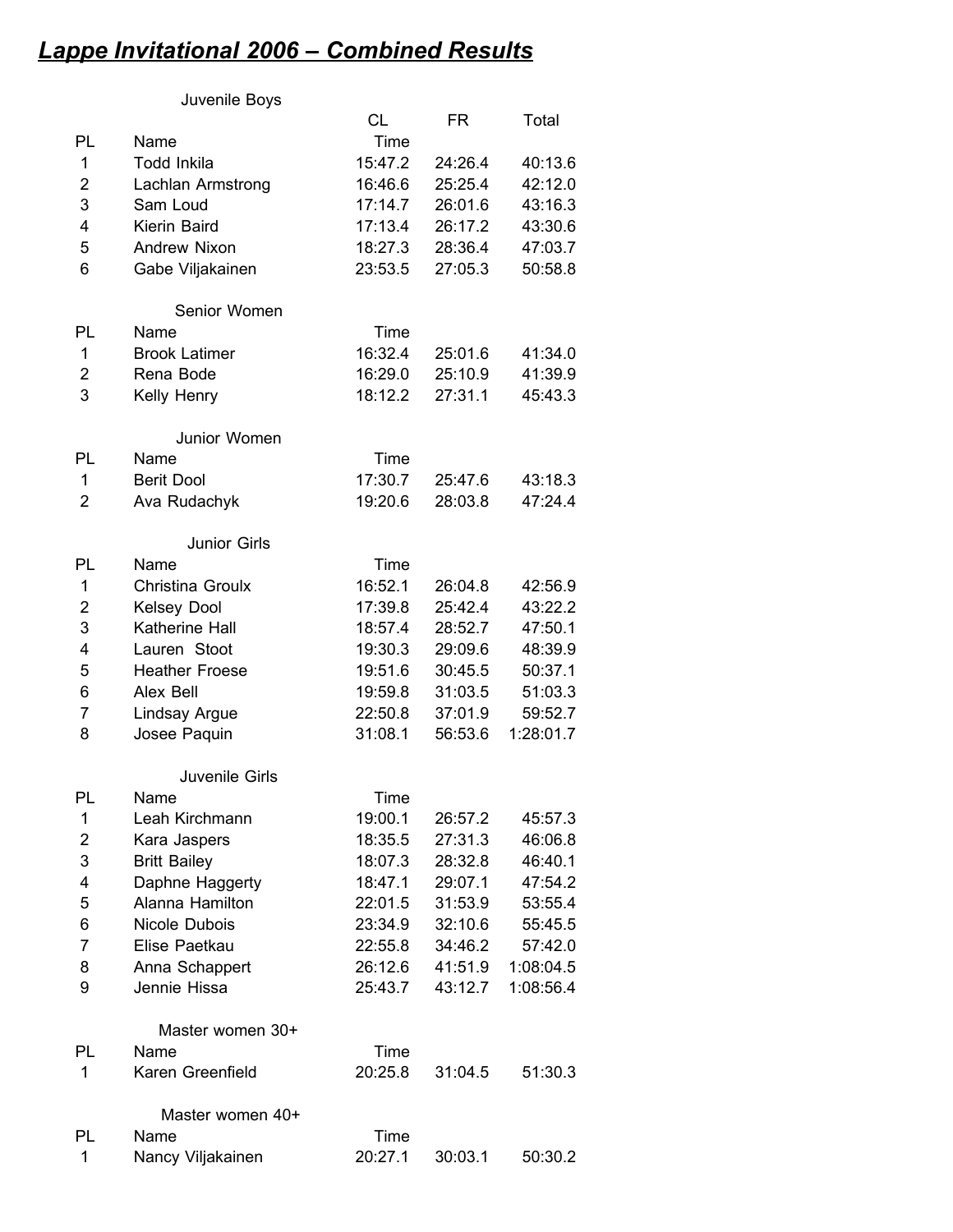| 2                       | Liz Inkila             | 20:27.3 | 30:23.8 | 50:51.1   |
|-------------------------|------------------------|---------|---------|-----------|
| 3                       | Judy Hall              | 21:42.2 | 31:03.9 | 52:46.1   |
| 4                       | Gail Paskey            | 23:34.7 | 36:07.9 | 59:42.6   |
| 5                       | Pam Magnan             | 23:49.9 | 36:47.4 | 1:00:37.3 |
| 6                       | Susan Hay              | 25:27.5 | 38:19.6 | 1:03:47.1 |
|                         | Senior Men             |         |         |           |
| PL                      | Name                   | Time    |         |           |
| 1                       | Riku Metsaranta        | 28:48.5 | 41:02.5 | 1:09:51.0 |
| 2                       | Jeff Cameron           | 29:11.2 | 42:44.6 | 1:11:55.8 |
| 3                       | Stephen Hart           | 28:16.2 | 43:48.7 | 1:12:04.9 |
| 4                       | Werner Schwar          | 29:24.7 | 44:25.3 | 1:13:50.0 |
| 5                       | <b>Timo Puiras</b>     | 29:42.1 | 45:05.8 | 1:14:47.9 |
| 6                       | Doug Bolster           | 33:09.0 | 48:13.4 | 1:21:22.4 |
| $\overline{7}$          | Jeff Moustgaard        | 35:47.1 | 50:38.9 | 1:26:26.0 |
|                         | Junior Men             |         |         |           |
| <b>PL</b>               | Name                   | Time    |         |           |
| 1                       | Shane Maley            | 34:52.7 | 53:49.1 | 1:28:41.8 |
|                         | Junior Boys            |         |         |           |
| PL                      | Name                   | Time    |         |           |
| 1                       | Michael Somppi         | 30:01.4 | 44:03.1 | 1:14:04.5 |
| 2                       | Luke Viljakainen       | 30:12.6 | 45:56.4 | 1:16:09.0 |
| 3                       | <b>Braydon Jaspers</b> | 30:29.8 | 46:15.7 | 1:16:45.5 |
| $\overline{4}$          | Scott Sullivan         | 30:13.7 | 48:27.4 | 1:18:41.1 |
| 5                       | <b>Travis Comeau</b>   | 31:20.0 | 48:41.5 | 1:20:01.5 |
| 6                       | Paul Benson            | 33:53.7 | 50:10.0 | 1:24:03.7 |
| $\overline{7}$          | lan Seimens            | 35:39.3 | 49:28.8 | 1:25:08.1 |
| 8                       | <b>Greg Cederwall</b>  | 40:36.3 | 59:59.1 | 1:40:35.4 |
| 9                       | Dan Peters             | 43:43.3 | 05:55.0 | 1:49:38.3 |
|                         | Master Men 40+         |         |         |           |
| PL                      | Name                   | Time    |         |           |
| 1                       | Paul Inkila            | 31:59.8 | 49:34.1 | 1:21:33.9 |
| $\overline{\mathbf{c}}$ | Ron Mahler             | 35:23.9 | 50:47.3 | 1:26:11.2 |
| 3                       | Henry Panizza          | 37:17.0 | 54:41.0 | 1:31:58.0 |
| 4                       | Darrell Hay            | 39:00.3 | 56:25.9 | 1:35:26.2 |
| 5                       | Sean Randall           | 39:08.1 | 57:11.7 | 1:36:19.8 |
| 6                       | <b>Tim Wehner</b>      | 38:11.1 | 58:11.4 | 1:36:22.5 |
| 7                       | <b>Bryan North</b>     | 41:42.0 | 02:51.2 | 1:44:33.2 |
| 8                       | <b>Todd Burkart</b>    | 45:05.7 | 11:29.4 | 1:56:35.1 |
| 9                       | Ray Boivin             | 46:59.9 | 16:40.1 | 2:03:40.0 |
|                         | Master Men 50+         |         |         |           |
| PL                      | Name                   | Time    |         |           |
| 1                       | <b>Brian Berry</b>     | 37:15.3 | 54:02.3 | 1:31:17.6 |
| 2                       | Phil Froese            | 36:59.3 | 55:21.8 | 1:32:21.1 |
|                         | Boys 6+7               |         |         |           |
| PL                      | Name                   | Time    |         |           |
| 1                       | Kyle Shipston          | 03:15.1 | 03:03.0 | 06:18.1   |
| 2                       | Andrew Freitag         | 03:43.7 | 03:26.8 | 07:10.5   |
| 3                       | Nathan Hay             | 03:47.6 | 04:02.4 | 07:50.0   |